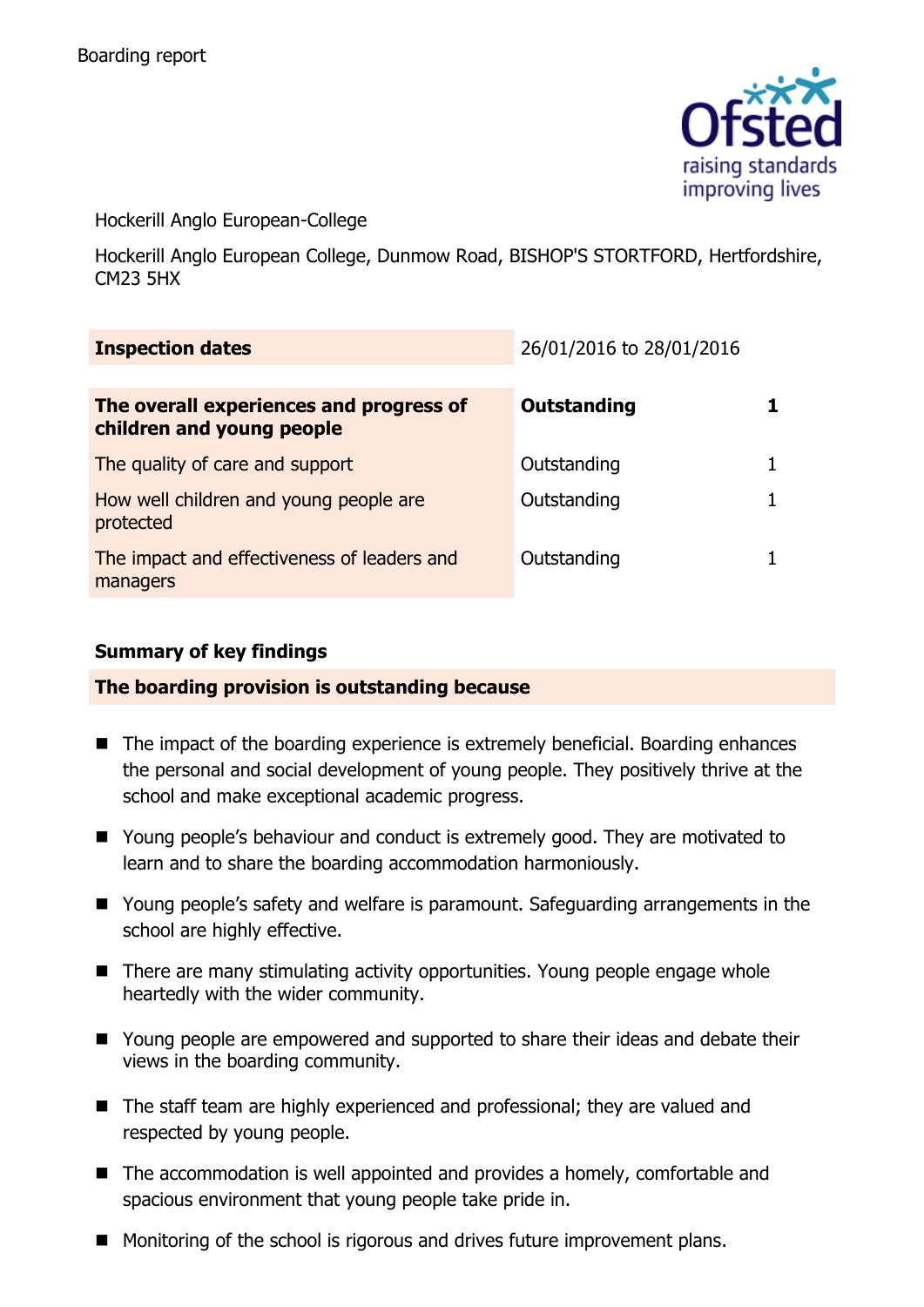■ One area is identified for improvement; some boarding records lack detail and relevance.

# **Compliance with the national minimum standards for boarding schools**

The school meets the national minimum standards for boarding schools

# **What does the school need to do to improve further?**

■ Ensure that the records that support boarders' welfare contain up to date information that is relevant and comprehensive.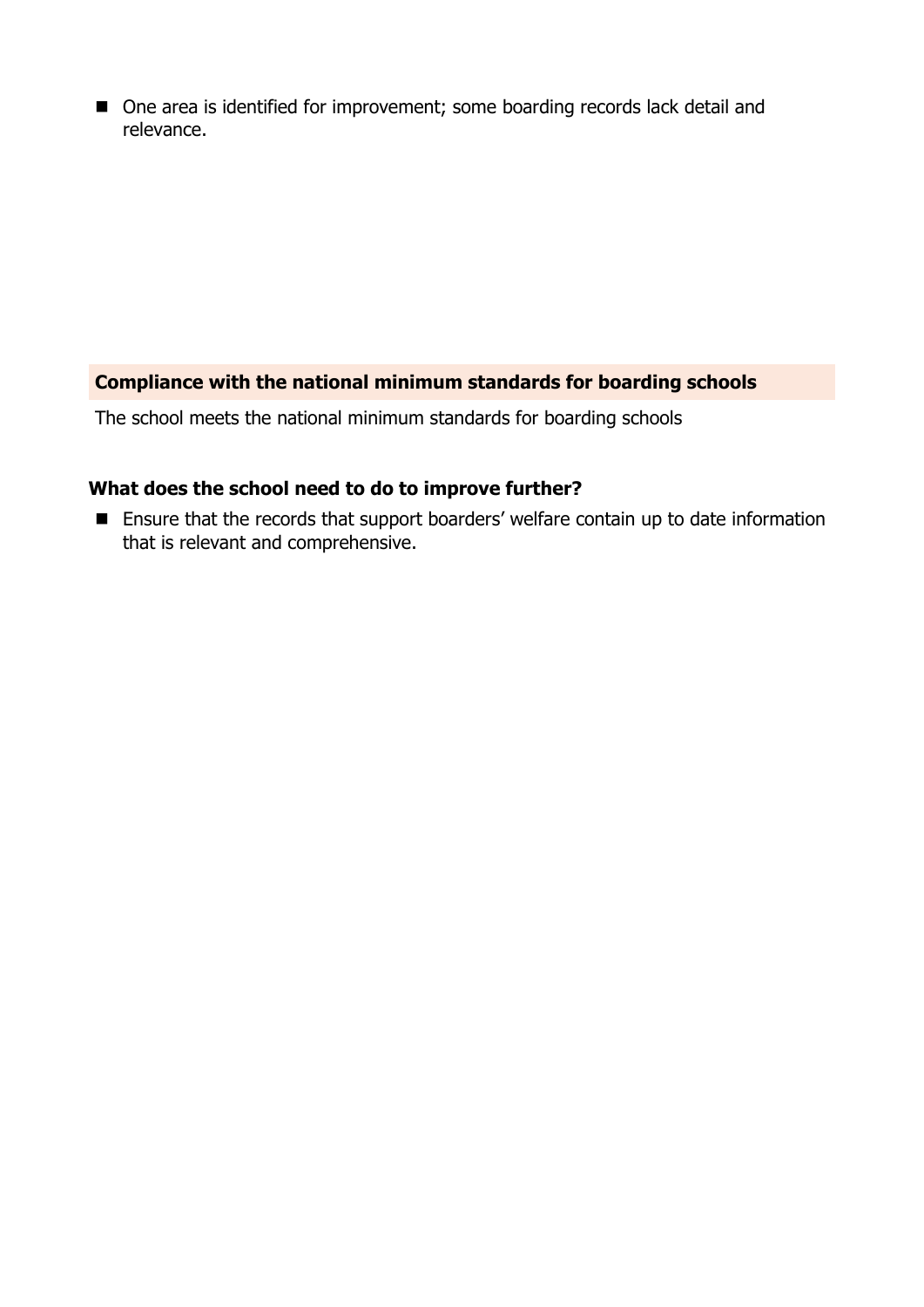#### **Information about this inspection**

This inspection was carried out within four hours of telephone notification to the school and took place over three days. Discussions with the designated officer for safeguarding, health professionals, governors, staff and parents informed the inspection judgements. The inspection included scrutiny of documents, records and observation of practice. Three Parent View responses were obtained prior to the inspection.

| <b>Inspection team</b> |                            |
|------------------------|----------------------------|
| Deirdra Keating        | Lead social care inspector |
| Natalie Burton         | Social care inspector      |
| Kristen Judd           | Social care inspector      |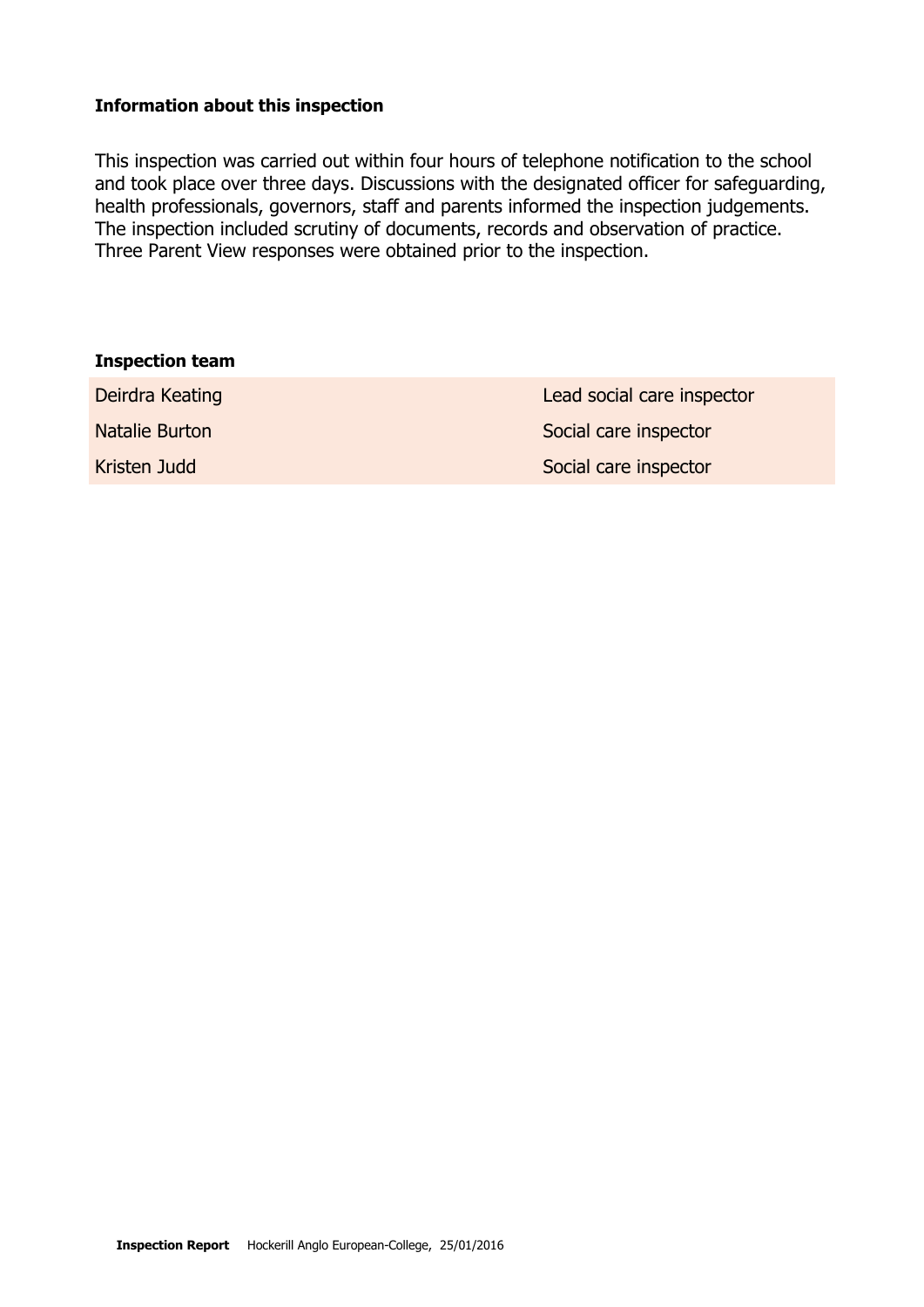#### **Full Report**

#### **Information about this school**

Hockerill Anglo-European College is an academy converter, situated within easy access of Bishop's Stortford town centre. It offers education to 851 pupils aged from 11 to 17 years, including 387 boarders. Young people are accommodated in six boarding houses, which are located within the college campus. All boarding houses provide self-contained facilities that include showers, bathrooms, toilets, common rooms, games rooms and kitchen facilities. The boarding provision was last inspected in April 2012.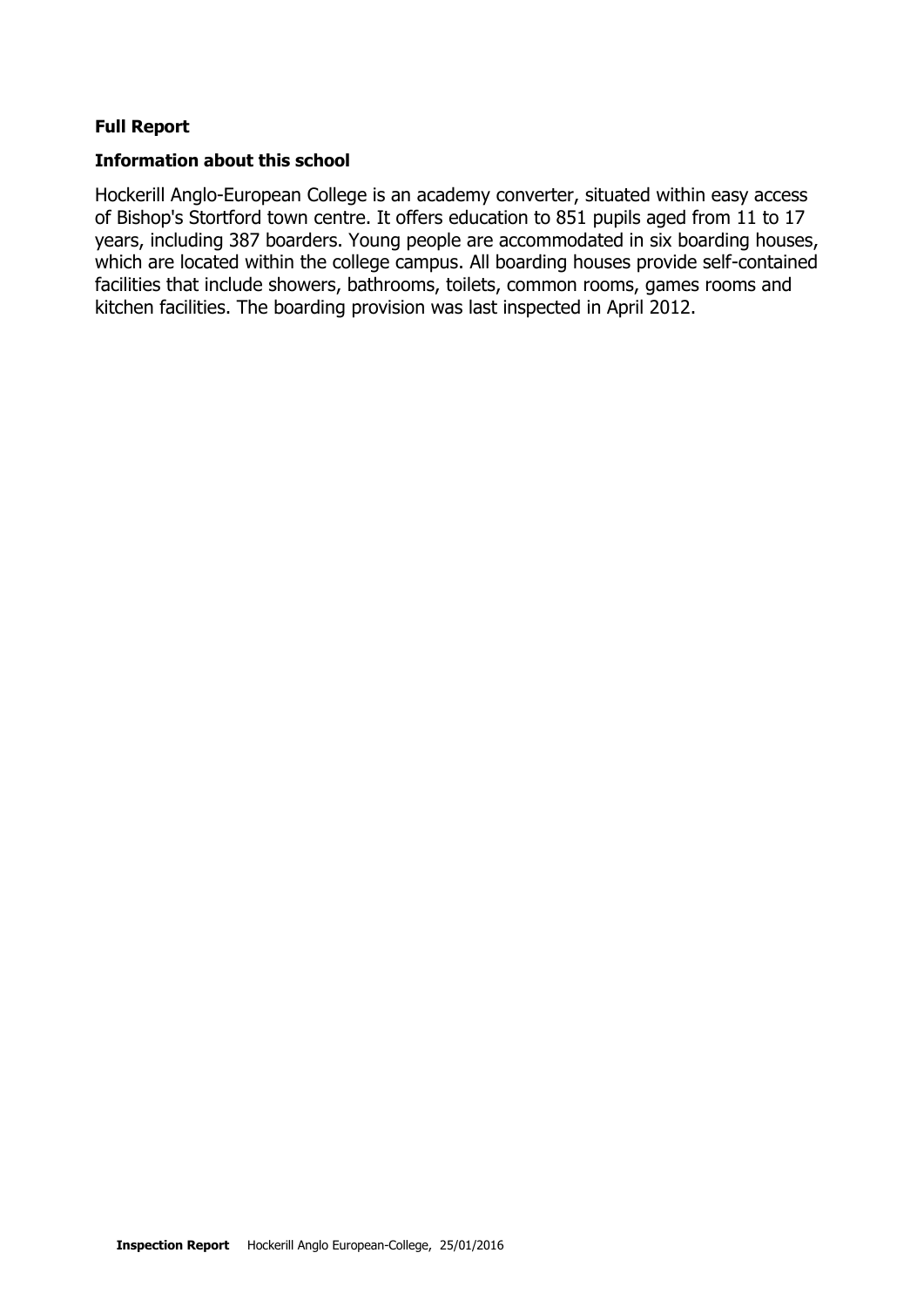### **Inspection Judgements**

#### **The overall experiences and progress of children and young people Outstanding**

Young people emphatically value the boarding experience. They say that they are really happy and would highly recommend boarding. They recognise that boarding builds their resilience, their independence and self-discipline. Overall, young people excel in their academic studies, musical talent and sporting ability, making an outstanding difference to their lives.

The boarding experience has had an extremely positive impact on young peoples' personal and social development. Young people learn through coaching from highly experienced staff and positive peer role modelling. This has built a culture of young people who respect and nurture one another. This allows all individuals to feel respected and equally valued.

The quality of boarding continually improves and evolves to meet individual needs. Staff share best practice with others from the sector, producing exceptional results. Parents provide extremely positive testimonies about the school's superb results and exceptional care. Young people are motivated and happy to board. They positively flourish in the boarding accommodation.

Academic success is demonstrated in league table results. The International Baccalaureate curriculum attracts young people from all over the world, creating an international culture and building linguistic diversity. Accommodation is organised to support linguistic progress, room sharing is based on young people with a different linguistic background This promotes spoken English and eliminates language cliques. Humanities studies are taught in two other languages, promoting optimum linguistic results. Additionally, music concerts are held at the school and involve staff and students, this attracts international musical talent.

The boarding provision is organised to ensure a safe and orderly provision. Staff are ample in number, highly established and trained for their roles. Rigorous monitoring and internal reviews ensure that boarding continues to improve and that it benefits young people.

There are ample opportunities for young people to share their ideas and views. A number of forums represent boarding life. Young people actively take part in committees that put forward their views. The meeting records show that suggestions with majority support are actioned. These include new resources, menu options, organisation of events, house décor and health.

Young people emerge as confident, polite and well-rounded individuals. They hone their study skills in preparation for further education. The recognised success of others inspires young people to work hard and realise their academic, sporting and musical potential. Staff maintain high aspirations, recognising individual talent and achievement. This gives everyone the chance to excel and realise ambitious goals. Young people are planning careers in medicine, economics, business and politics.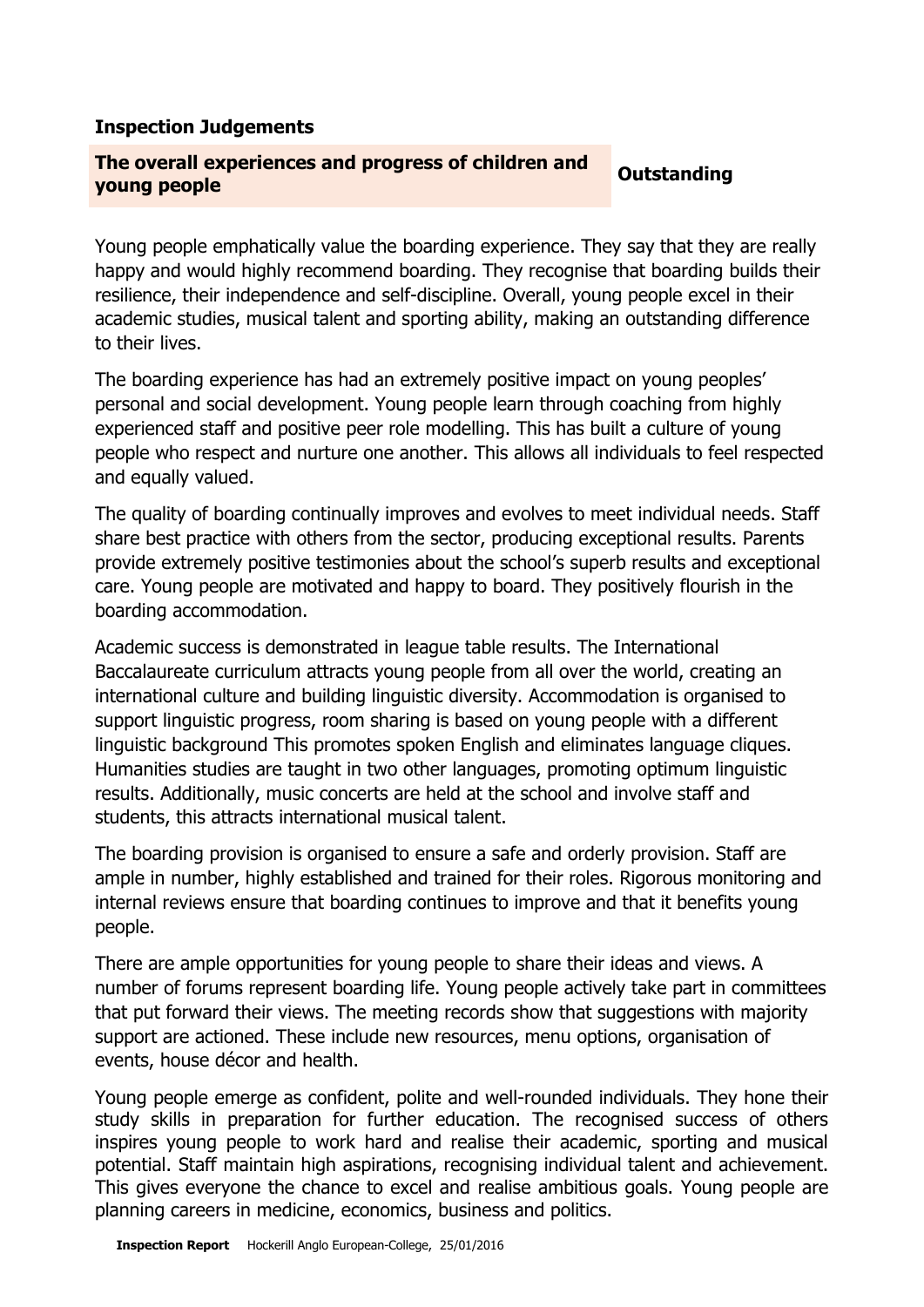#### **The quality of care and support COUTS COUTS COUTS COUTS AND THE COUTS COUTS COUTS AND THE COUTS COUTS COUTS AND THE COUTS COUTS AND THE COUTS COUTS AND THE COUTS COUTS AND THE COUTS AND THE COUTS AND THE COUTS AND THE COU**

Staff provide exemplary role models for young people. Relationships between staff and young people are supportive, nurturing young people as they adjust to boarding life. External support options are also easily accessible. Daily briefing meetings ensure teaching staff and boarding staff share information and use this to respond to young peoples' needs.

A considerable range of extra-curricular activities provides an array of exciting opportunities for young people, supporting them to develop new interests. These include; horse riding, golf, sports club and student led clubs such as debating. Young people have access to a local gymnasium and they make positive contributions to the wider community. This includes fund and awareness raising for several charities.

An extensive refurbishment programme has upgraded the showers and bathrooms. These provide ample room for washing with individual privacy. All communal areas and common rooms are well maintained, spotlessly clean and freshly decorated. This reflects the tastes and preferences of young people. There are photos and displays of achievement in each house. Bedrooms are equipped well to meet study needs and provide privacy. Bed spaces are adorned with photos and personal belongings, helping young people to have an individual sense of belonging, family and home.

Young people take part in sports fixtures, representing the school in rugby, hockey and football. They are strongly encouraged to keep active and healthy. They benefit from a fully equipped and well run health centre. Registered health professionals provide surgeries and drop in clinics, dealing with physical and psychological needs. Experience and knowledge of individuals promotes holistic support. Staff recognise the impact of exam pressure and the school timetable. Young people are guided clearly about medication and assessed for competence in self-medicating. A therapist based at the health centre provides counselling support.

The school refectory provides three hot meals daily. These include a variety of menu options with an international flavour. Balanced menu options include vegetarian dishes and lighter meals; individual dietary requirements are unobtrusively met. Beautifully presented food provides healthy and appetising meal choices. Evening snacks, drinks and fruit are supplied in each boarding house. Caterers provide formal dinners, where young people enjoy a three course dinner with a musical interlude. This provides a formal dining experience, building on social etiquette.

Staff keep records on each young person. Welfare plans are devised for young people presenting with any concerns. The plans provide details of concerns and are shared with all those involved. They highlight concerns supporting vulnerable young people. They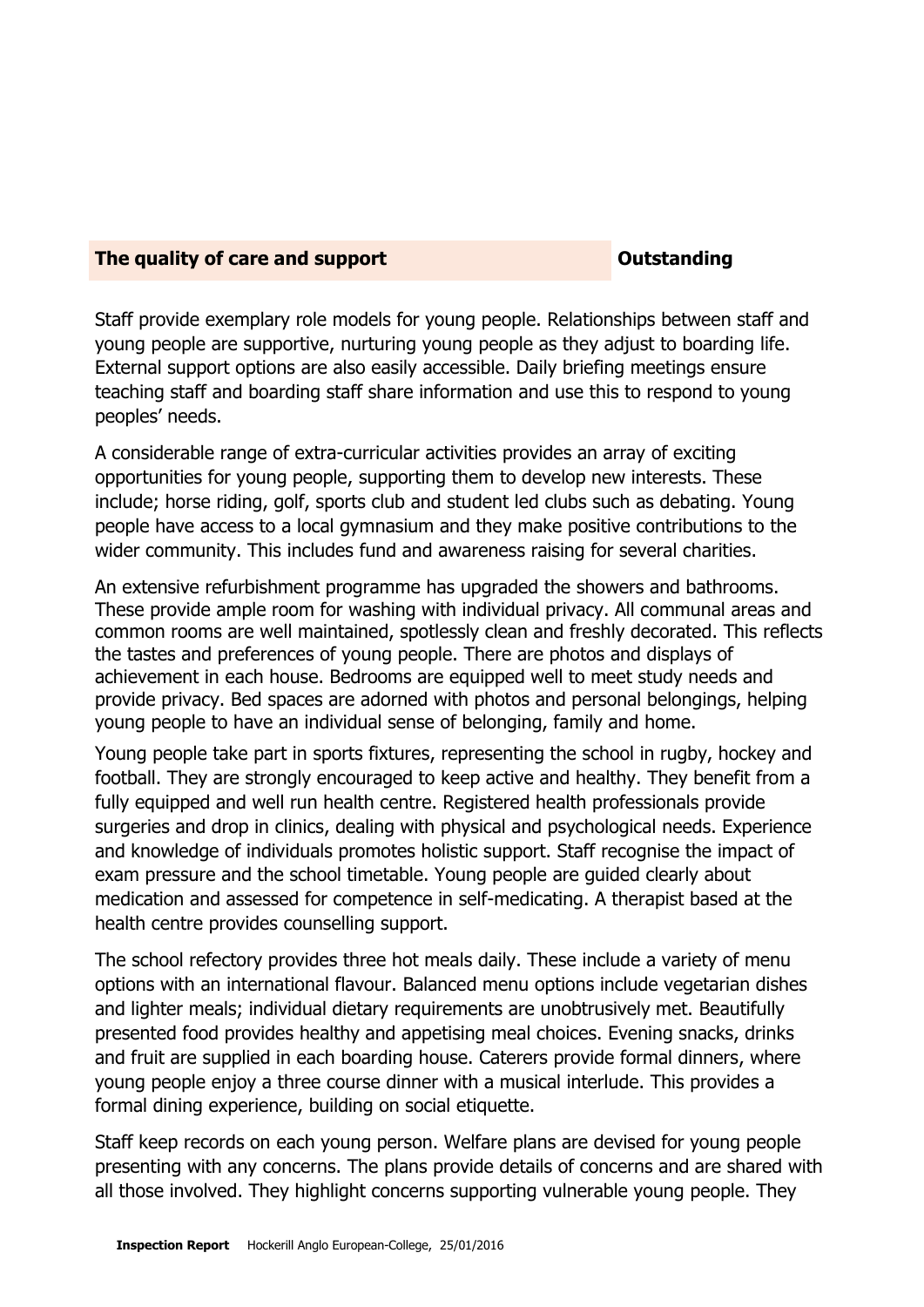include young peoples' views, however, some plans lack detailed information and background context.

There are ample opportunities for young people to share their ideas and views, including forums for many components of boarding life. Young people actively take part in a number of boarding committees that represent their ideas and wishes. Committee records demonstrate that suggestions with majority support are acted upon. These include new resources, menu options, organisation of events, house décor and health.

Young people can use a phone when they choose to ring home and are able to use mobile phones during agreed times. An advisable settling in period without calls home helps young people adjust to being away. This starts boarding life by encouraging young people to build friendships and support within the boarding community.

# **How well children and young people are protected as Outstanding**

Young people say that they feel safe, and they are undoubtedly safe. Parents spoken to have absolute confidence in the school's ability to ensure young peoples' safety and supervision. Information displayed throughout the accommodation informs young people how to make a complaint or raise a concern. This is highlighted in boarding information talks. Every young person spoken to reiterated the role of independent listener, along with external help line numbers. This gives young people a trusted adult to whom they can raise concerns.

Staff have a comprehensive understanding of potential risks to young people and are proactive in their approach to reduce risk. Trust time is gained; young people earn this by building on their basic house status and demonstrating their understanding of the agreed safety guidelines. Young people leave the site in pairs and always wear school uniform for recognition. Staff conduct random checks to monitor young people's whereabouts and conduct while out. This teaches young people about safe conduct in the local community.

The school has two designated safeguarding leads. This enables joint decision making and ensures there is always someone available to refer a concern to. The school has a robust multi-disciplinary approach, whereby staff from education, boarding, the health centre along with the designated safeguarding lead share information to safeguard young people. This ensures that an effective team monitors vulnerable young people. Additional support for vulnerable young people is detailed in boarding welfare plans. Staff share the plans as necessary with all parties, to ensure monitoring of vulnerable individuals. Serious concerns or disclosures are referred immediately to children's services.

The designated member of staff routinely reports allegations to the designated officer in the local authority, in line with local policy. The school benefits from a good working relationship with the local authority officer. This provides transparency and objectivity in decision making. Internal investigations demonstrate transparency and honesty; reporting is clear. Learning points are used productively to prevent future reoccurrences.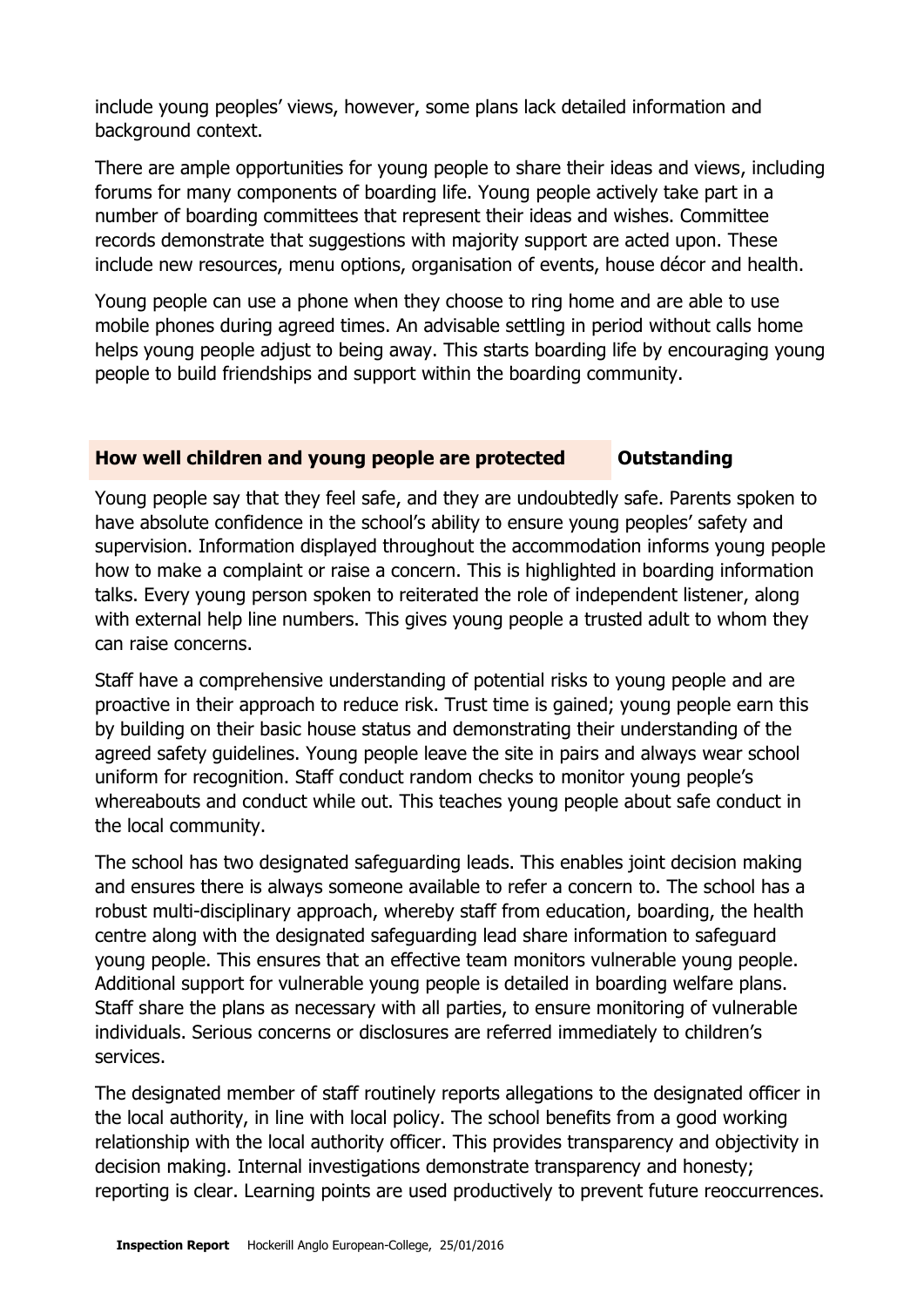Staff understand and consistently implement systems to safeguard young peoples' welfare.

There are no incidents of young people leaving the site without permission or being unaccounted for. This demonstrates young peoples' comprehensive understanding of the rules. Young people are busy and engaged outside the school day. Good role modelling by senior peers has resulted in a culture where young people adhere to basic rules and monitor one another's whereabouts.

There are no concerns in regard to child sexual exploitation. Staff have a good understanding of the signs to be aware of, in particular, for those young people who go home regularly.

Incidents relating to alcohol and smoking are minimal and managed in line with school policy. The school takes immediate action through an internal exclusion. Staff are clear this is not tolerated. Preventive action is taken in educating young people, staff and parents, on the dangers of alcohol and substance misuse, and helping young people to understand the associated risks and the zero tolerance approach.

On occasion, young people superficially self-harm. Welfare plans are implemented and young people are supported through inter-agency working. Young people access cognitive behavioural therapy; they are supported by their peers and staff. All young people spoken to could identify more than one person they could talk to. A buddying system helps young people to feel safe. Staff are very conscious of the stress for young people and they provide relaxation methods, such as mindfulness sessions, meditation groups and yoga classes. Young people say that staff remind them of the need to take a break, ensuring that they achieve a sensible work life balance.

Risk assessments of trips and activities detail safety measures and protocols. The recording of these is not always consistent with accurate information.

Internet safety is fully explained to young people. The amount of access and time is subject to house status and grows with age and responsibility. A robust monitoring systems alerts staff of any areas of concern. If trust is breached, young people lose their privileges.

Recruitment is robust and includes certificates of good conduct for overseas staff. In addition, all staff family members living on site have a written conduct agreement. Young people are involved in the recruitment of the senior leadership team.

There are occasional incidents of bullying. These are managed robustly and quickly. Positive peer role modelling and a good house captain and prefect system ensures dynamics are monitored. Staff have a vigilant awareness of what constitutes bullying, including isolation or discrimination of a young person. The wide difference in culture and nationality generates a cosmopolitan and diverse population of young people who treat one another with care and respect.

Young people's behaviour is exemplary and consistent throughout the school. Staff stringently maintain high expectations and lead by example. Positive behaviour is endorsed and closely monitored. Each house has autonomy in the management of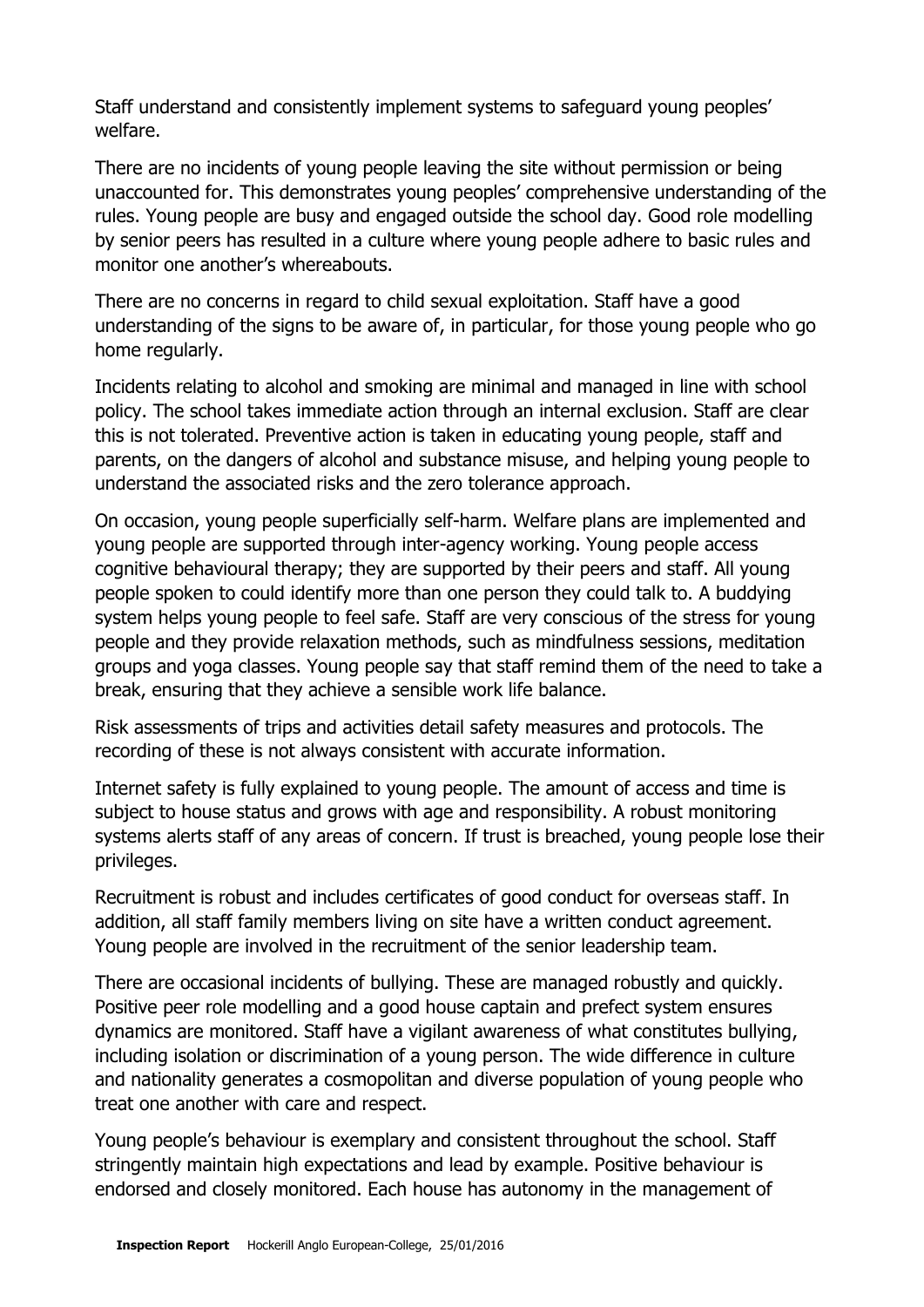behavioural issues. Sanctions include an additional chore or loss of house status. There have been no sanctions and no use of physical intervention. Parents highlight the positive atmosphere, high expectations from the start and a strong commitment to discipline as key in the successful management of young people's behaviour.

The site is physically safe and secure. Visitors are carefully monitored, signed in and chaperoned. Maintenance is of a high standard with minor repairs completed quickly. This ensures boarding accommodation is free from hazards and young people are physically safe. The houses are individually risk assessed. Fire drills and checks are completed regularly. Overall, the health and safety of the provision is robust.

Staff support young people to take reasonable risks, developing their understanding of personal safety. This promotes independence and develops their resilience.

# **The impact and effectiveness of leaders and managers Outstanding**

The boarding provision is exceptionally well managed. There is extremely strong leadership, through the Principal, Director of Boarding and the Governing Body. Highly effective policies and procedures underpin the running of the boarding provision, which is constantly evaluated. There is a detailed development plan in place. This results in a highly effective boarding environment that provides outstanding care to young people.

There is a highly qualified and experienced team. New staff are supported by an induction that prepares them for their roles. Staff benefit from good levels of supervision and appraisal. They have targets to achieve in relation to their boarding responsibilities. These are continually assessed, and reviewed annually. Staff have relevant training and opportunities for boarding related professional development.

Boarding houses are well staffed and run smoothly and efficiently. There are strong links between the boarding and academic staff. Effective communication ensures that all staff are aware of any concerns. Boarders value highly the care and support they receive. Staff are enthusiastic and speak highly of the young people in their care. Staff say they feel exceptionally well supported. All staff have high aspirations for all young people.

There have been no complaints, however, clear and detailed procedures are in place. Any concerns are dealt with informally within the boarding houses. Records show action is taken on the very few concerns that have been raised.

External monitoring visits routinely take place. Governors visit the boarding houses regularly. The reports that governors complete are thorough. These clearly demonstrate time spent talking to young people and evaluate the boarding facilities. Young people have information detailing help lines and independent support. The independent listener attends induction, explains her role and meets those new to the school. This provides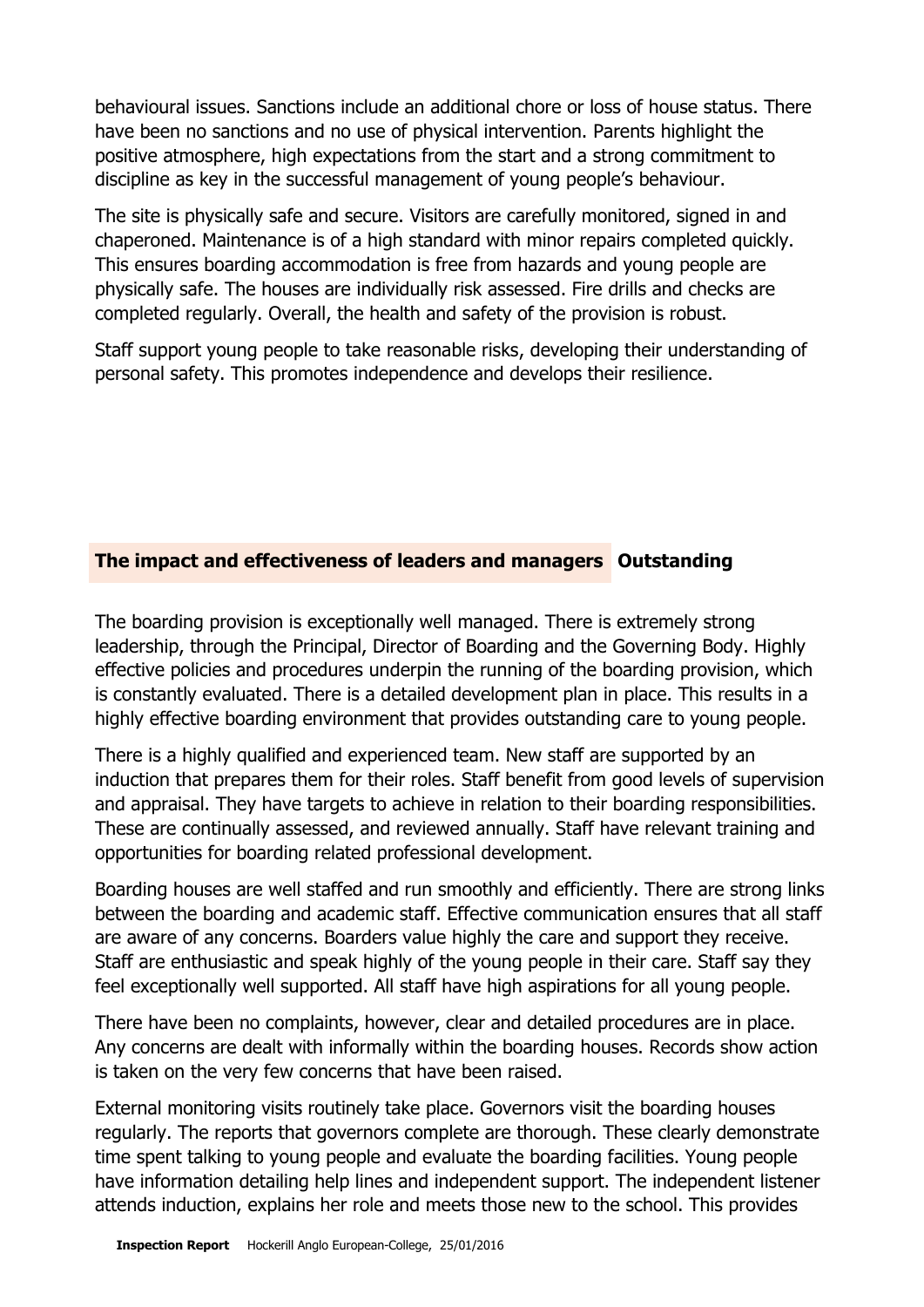external support outside of the staff.

Policies are updated regularly and meet the requirements. They are available on the website for prospective parents to peruse and they support best practice. Records are maintained, however, there are a number of records that hold minimal information and others that repeat information that is not relevant. These records require a review. This minor shortfall does not detract from the excellent practice and high quality care that young people receive.

Feedback from parents is unanimous in extremely high praise of the school. One parent spoken to said: 'My children have thrived, there is an abundance of respect for one another. Boarding is brilliant, I collect them from the school every weekend, the boys are so polite and helpful.' Another said: 'They build rounded individuals, that makes for fantastic progress in all areas.' A third parent summarised: 'I would give a glowing report about the school, it's pretty amazing and there is not a day goes by where I am not hugely grateful that he is there.' Parents cited communication and organisation of boarding as optimum strengths of the school. Forums for parents include an international boarders' weekend. This provides taster activities, recitals and dining for parents from overseas. This gives a flavour of the school, experience of the locality, a sample of cuisine and demonstrates young peoples' talents.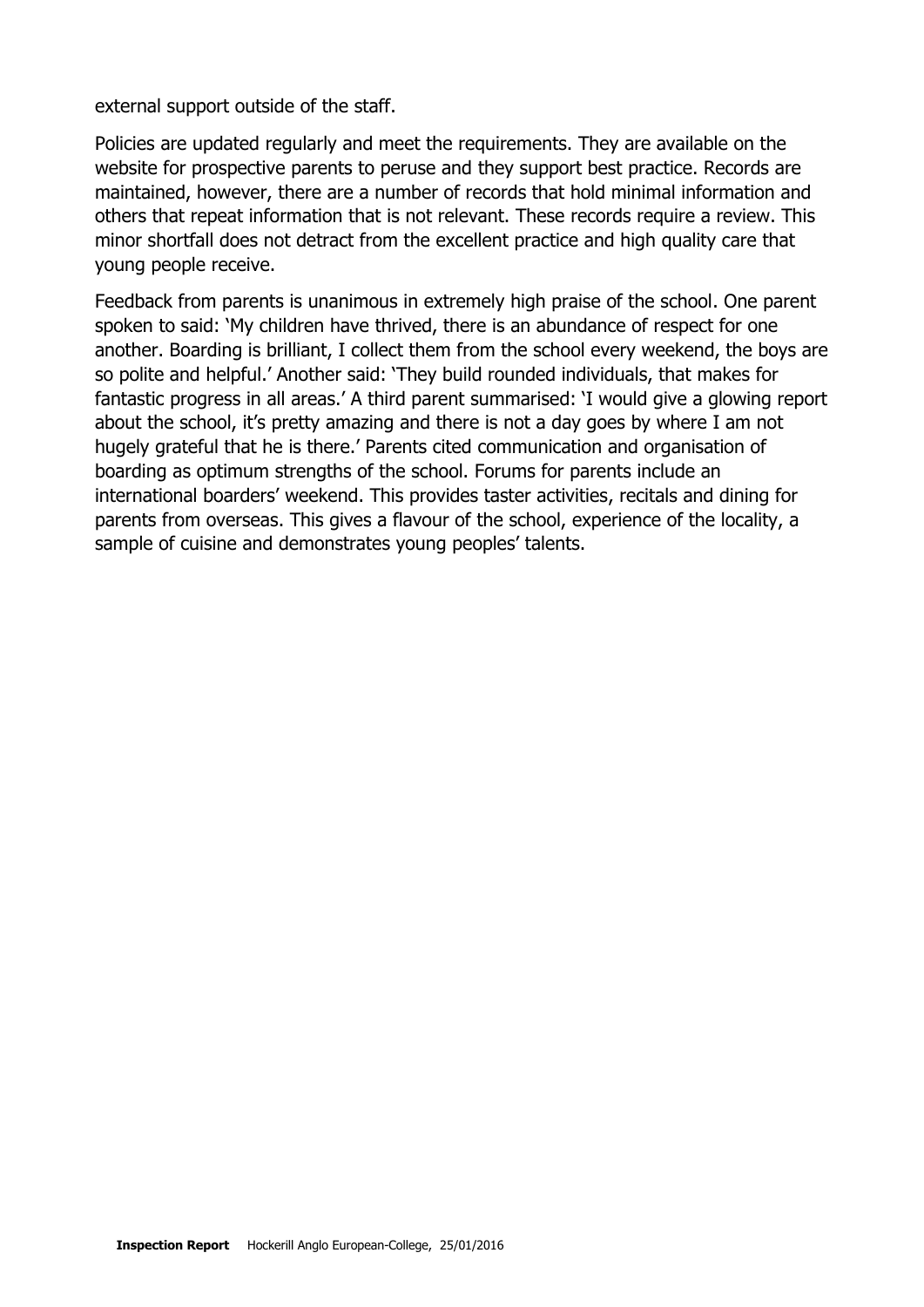# **What inspection judgements mean**

The experiences and progress of children and young people are at the centre of the inspection. Inspectors will use their professional judgement to determine the weight and significance of their findings in this respect. The judgements included in the report are made against Inspections of boarding and residential provision in schools: the inspection framework.

| <b>Judgement</b>        | <b>Description</b>                                                                                                                                                                                                                                                                                                                                                                               |
|-------------------------|--------------------------------------------------------------------------------------------------------------------------------------------------------------------------------------------------------------------------------------------------------------------------------------------------------------------------------------------------------------------------------------------------|
| Outstanding             | A school where the experiences and progress of children and young<br>people consistently exceeds the standard of good and results in<br>sustained progress and achievement. The outcomes achieved by<br>children and young people are outstanding and the impact the<br>boarding/residential provision has had in supporting this progress<br>and achieving these outcomes is clearly evidenced. |
| Good                    | A school providing effective services which exceed minimum<br>requirements. Children and young people are protected and cared<br>for and have their welfare safeguarded and promoted.                                                                                                                                                                                                            |
| Requires<br>improvement | A school where there are no serious or widespread failures that<br>result in children and young people's welfare not being safeguarded<br>or promoted. However, the overall outcomes, experiences and<br>progress of children and young people are not yet good.                                                                                                                                 |
| Inadequate              | A school where there are serious and/or widespread failures that<br>mean children and young people are not protected or their welfare<br>is not promoted or safeguarded or if their care and experiences are<br>poor and they are not making progress.                                                                                                                                           |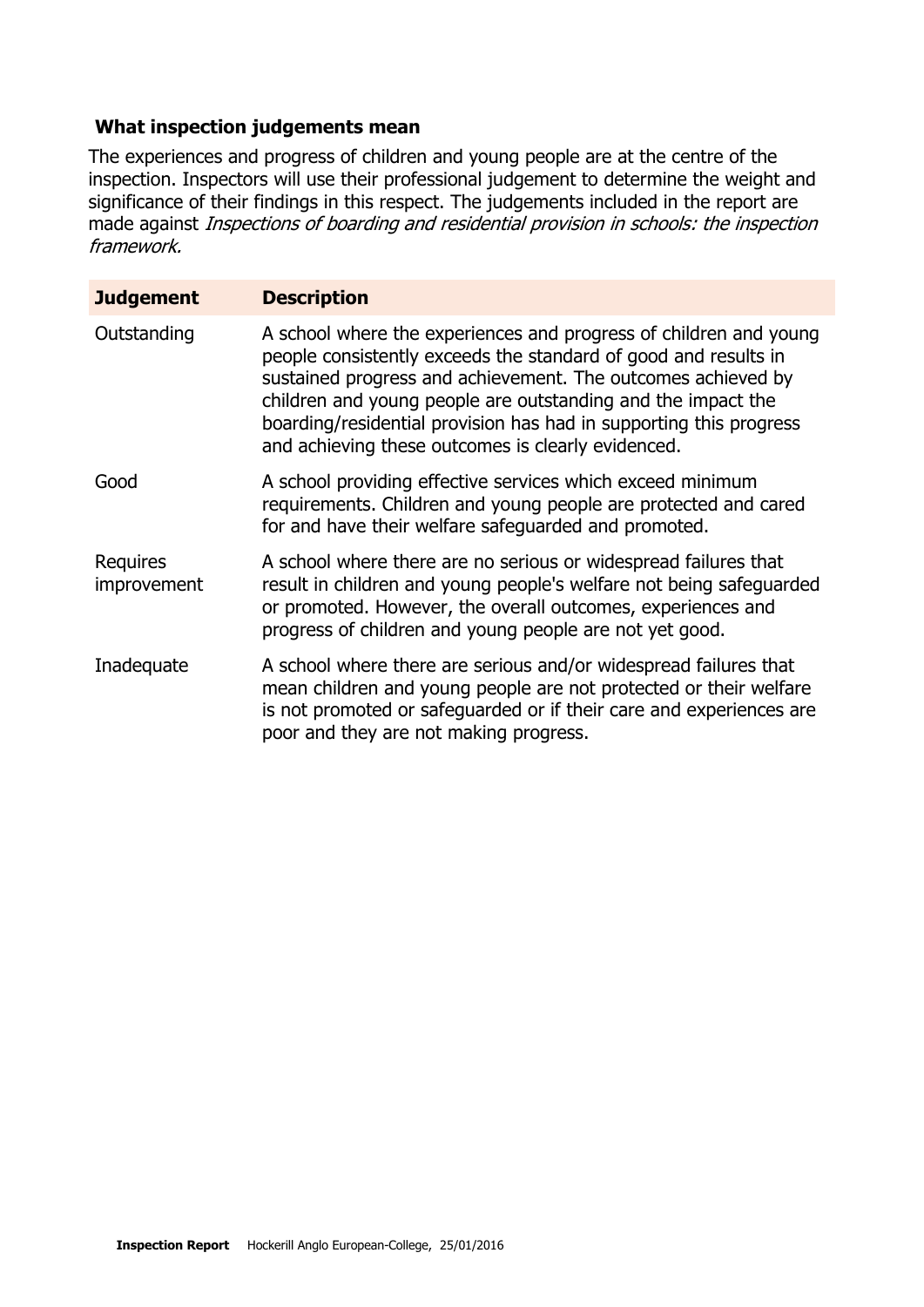# **School details**

| SC061728 |
|----------|
|          |

**DfE registration number**

This inspection was carried out under the Children Act 1989, as amended by the Care Standards Act 2000, having regard to the national minimum standards for boarding schools.

| <b>Type of school</b>                   | <b>Boarding School</b> |
|-----------------------------------------|------------------------|
| <b>Number of boarders on roll</b>       | 387                    |
| <b>Gender of boarders</b>               | Mixed                  |
| Age range of boarders                   | 11 to 18               |
| <b>Headteacher</b>                      | Mr Richard Markham     |
| Date of previous boarding<br>inspection | 20/04/2012             |
| <b>Telephone number</b>                 | 01279 658451           |
| <b>Email address</b>                    | admin@hockerill.com    |